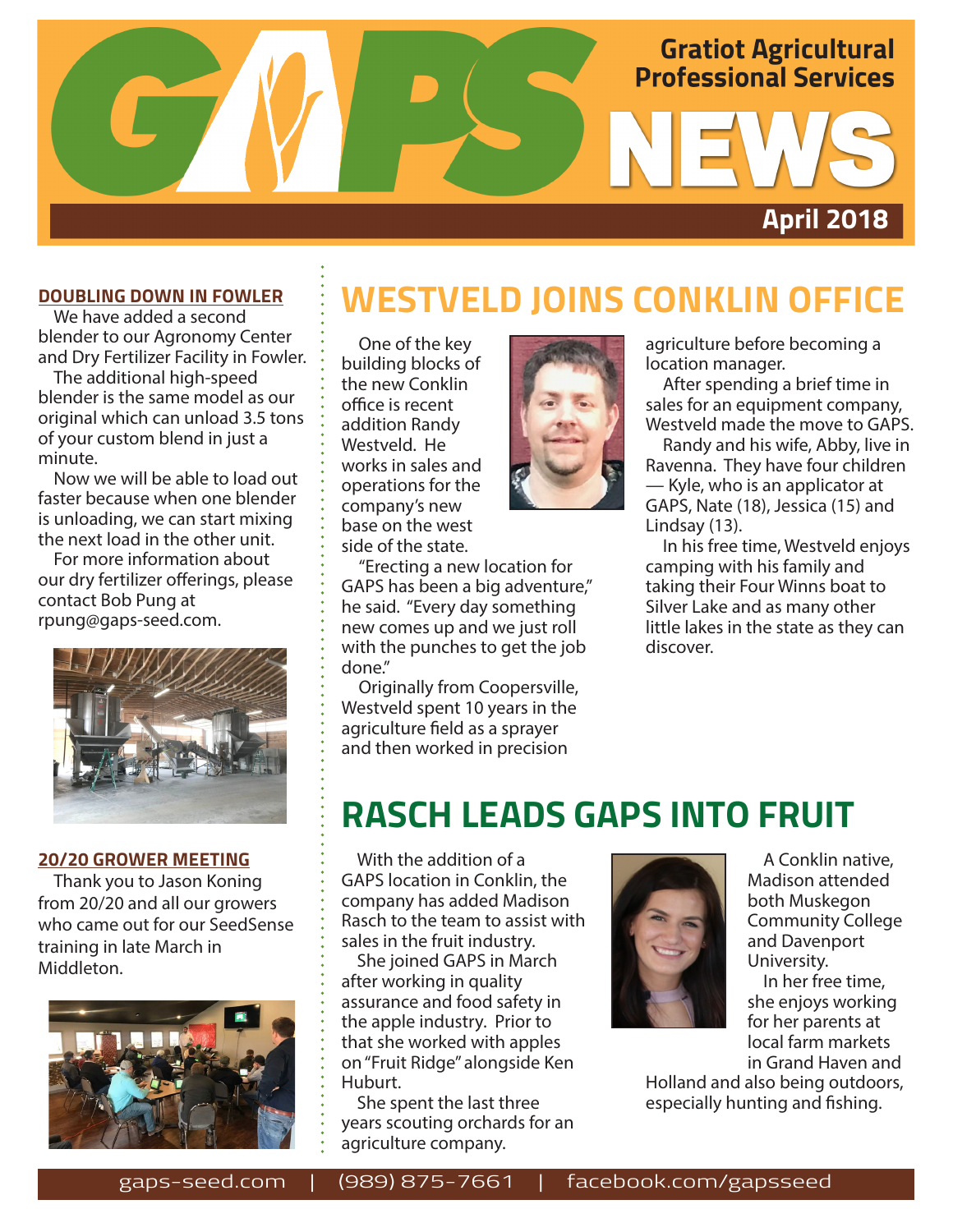# **TAGTEAM LCO XC LIQUID SOYBEAN FROM MONSANTO**

TagTeam LCO XC Liquid Soybean combined a specially selected rhizobia inoculant with the proven performance of the LCA (lipo-chitooligosaccharide) molecules, and the phosphate-solubilizing benefits of Penicillium bilaiae. Together, they can work to help improve access to nutrients and maximize yield potential for your soybeans.

The benefits of using TagTeam LCO XC Liquid Soybean include:

- Increased nitrogen fixation through nodule formation
- Greater availability of soil and fertilizer phosphate
- Improves phosphate availability which supports root and shoot growth
- Greater Opportunity for the development of nitrogen-fixing nodules
- 120 days on-seed life (with many seed treatments)



**3151 W Fillmore Rd Ithaca, MI 48847 (989) 875-7661 - phone (989) 875-7972 - fax gaps-seed.com**

Rob Blackwell, Owner, Sales (989) 330-3133 - cell

Ingvild Blackwell, Owner, Accountant Tracy Alexander, Accountant Travis Becker, Applicator Zach Becker, Applicator Michael Boettger, Precision Agriculture Sales Bruce Bouwman, Warehouse Supervisor Alyssa Chaffin, Agronomy Specialist Bill Degrandchamp, Liquid Warehouse Supervisor Kurt Dufendach, Sales Russ Huyck, Custom Application Manager Ashley Jackson, Sales Support Associate Roman Klein, Applicator & Sales John Leach, Sales Ed Nickels, Crop Protection Manager & Sales Bob Pung, Warehouse Supervisor Madison Rasch, Sales Nick Shaull, Applicator Jon Schmidt, General Laborer Phil Schneider, Seed Manager & Sales Robert Townsend, Applicator Holly Walker, Office Manager Kirk Walker, Applicator Kyle Westveld, Applicator/General Labor Randy Westveld, Sales

#### **How TagTeam LCO XC Liquid Soybean Works**

1. Freeing Phosphate

Penicillium bilaiae

releases bound mineral forms of soil and fertilizer phosphate, making it more available to the plant.

#### 2. More Nitrogen

- a. Needing nitrogen, the plant releases flavonoids to signal rhizobia.
- b. Sensing the flavonoids, the rhizobia signal LCO back to the plant.
- c. The plant can respond to the LCO, allowing the rhizobia to infect its roots.

d. This infection can create nodules, which help fix atmospheric nitrogen.

*For additional information regarding this product, please contact seed manager Phil Schneider at pschneider@gaps-seed.com.*

## **GAPS ADDS LOCAL APPLICATOR**

Experienced applicator Nick Shaull joined the GAPS team in April. Born and

raised in Ithaca, he has been working in agriculture for



the last 15 years. He interned at Chaffin Farms when he was in high school.

Shaull lives in Ithaca with his fiance, Maria, and their 8-month old son, Cameron.

In his free time, Nick enjoys hanging out with his family and outdoor activities.

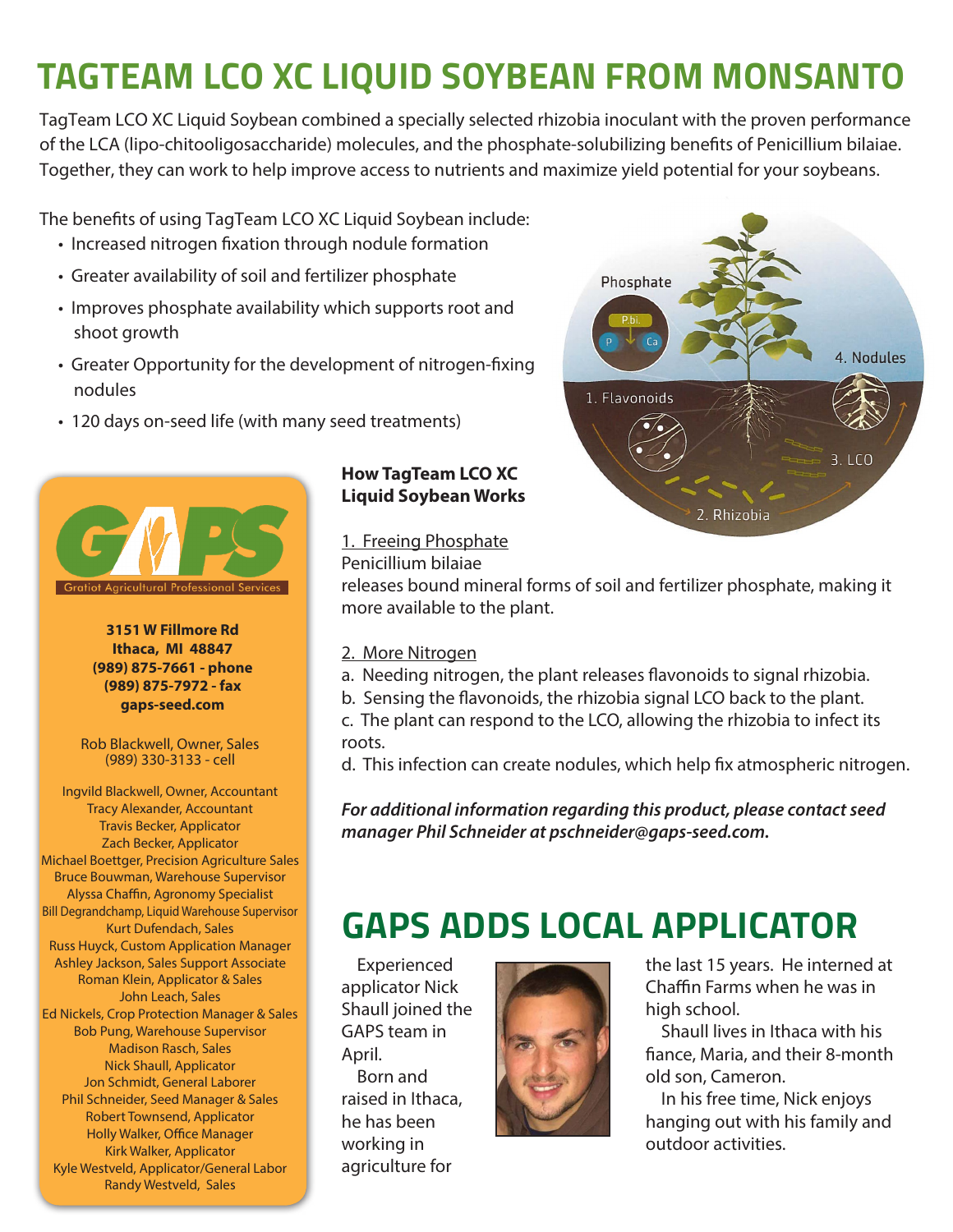## **PRE-PLANTING SEASON MAINTENANCE TIPS**

Before you hit the fields, be sure to complete preventative maintenance to keep your equipment running effectively and efficient. Always refer to the manufacturer's manual before performing any maintenance.

- Unit should be cleaned, inside and out.
- Seed meters or seed drop tubes should be free from anything that interferes with their operation.
- Worn parts should be replaced.
- Coulters and disc openers should be aligned.
- Worn drum seals or vacuum discs should be replaced.
- Finger pick-up back plates should be checked for rust, residue, and worndown dimples.
- Seed tube should be cleaned and replaced if excessively worn at bottom.
- Monitor sensors should be cleaned.
- Seed conveyor belt should be checked for brittleness and replaced if needed.
- Chains should be lubricated and replaced if worn excessively.
- Tires should be checked for proper inflation and significant wear.

#### **GAPS WELCOMES MSU INTERN**



 GAPS would like to welcome Neil Ambinder who is doing an internship with us this summer. The Merrill native is a junior at Michigan

State University where he is

studying crop and soil science.

#### **CONKLIN OFFICE ADDS SPRAYER**

Our Conklin office has added another New Holland sprayer to its fleet. It is the second sprayer purchased from the fine folks at Burnips Equipment.



## **Get to Know ...**

### KIRK WALKER

**Custom Applicator** 

#### **Residence:** Ithaca **Years at GAPS:** Fourth

- **Responsibilities:** Kirk takes care of spreading and transporting fertilizer and also assists with delivering chemicals.
- **Best thing about working in agriculture:** I've been around ag every day of my life. I also help at my family farm. I consider myself fortunate to get to do something I love every day with people I love.
- **Career Change:** Kirk spent time working for his father installing gas pumps. Their coverage area spanned from south of Lansing all the way to Mackinaw City. "One day I told him I was sick of living out of a suitcase and I wanted to get into farming full time," he said. "Soon after I got married, my father-in-law and I combined our land to farm together. It's a big part of our family. My father-in-law has passed away and now my brotherin-law runs the day-to-day operations, my son is still in school but he works there too. My wife takes three to four weeks off of work and pitches in as well."
- **Hobbies:** As a year-round outdoorsman, Kirk and his family can be found snowmobiling in the UP, camping, trail riding and hunting. But most often he can be found near the water. He enjoys visiting the Lake Michigan shoreline, specifically Frankfort and Point Betsie, walleye fishing in Houghton Lake and other inland lakes, and even slalom and barefoot waterskiing (although he doesn't do that as often as he did in his 20s).
- **Family:** Wife, Amy; children Holly and Breven; Holly is the GAPS office manager.